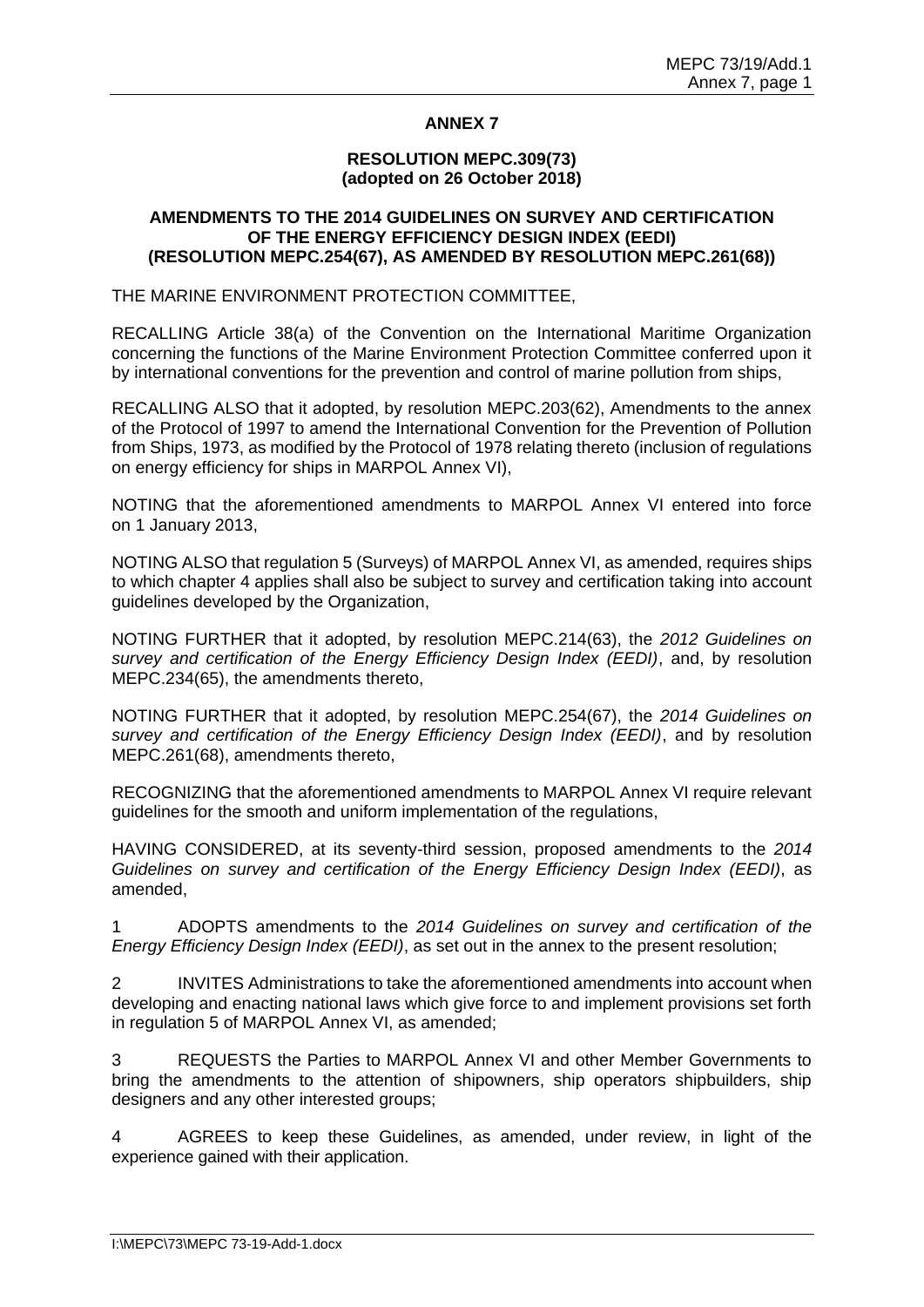# ANNEX

#### **AMENDMENTS TO THE 2014 GUIDELINES ON SURVEY AND CERTIFICATION OF THE ENERGY EFFICIENCY DESIGN INDEX (EEDI) (RESOLUTION MEPC.254(67), AS AMENDED BY RESOLUTION MEPC.261(68))**

1 Footnote for the title of section 2 is replaced by the following:

# "**2 DEFINITIONS**<sup>1</sup>

2 Paragraph 4.1.1 is replaced by the following:

"4.1.1 The attained EEDI should be calculated in accordance with regulation 20 of MARPOL Annex VI and the *2018 Guidelines on the method of calculation of the attained Energy Efficiency Design Index (EEDI) for new ships* (resolution MEPC.308(73)) (EEDI Calculation Guidelines). Survey and certification of the EEDI should be conducted in two stages: preliminary verification at the design stage and final verification at the sea trial. The basic flow of the survey and certification process is presented in figure 1."

- 3 Paragraphs 4.2.2.1 and 4.2.2.2 are replaced by the following:
	- ".1 deadweight (DWT) or gross tonnage (GT) for passenger and ro-ro passenger ships, the maximum continuous rating (MCR) of the main and auxiliary engines, the ship speed (*Vref*), as specified in paragraph 2.2.2 of the EEDI Calculation Guidelines, type of fuel, the specific fuel consumption (*SFC*) of the main engine at 75% of MCR power, the *SFC* of the auxiliary engines at 50% MCR power, and the electric power table for certain ship types, as necessary, as defined in the EEDI Calculation Guidelines;
	- .2 power curve(s) (kW knot) estimated at design stage under the condition as specified in paragraph 2.2.2 of the EEDI Calculation Guidelines, and, in the event that the sea trial is carried out in a condition other than the above condition, also a power curve estimated under the sea trial condition;"
- 4 Paragraph 4.2.8.2 is replaced by the following:
	- ".2 LNG cargo tank capacity in  $m<sup>3</sup>$  and BOR as defined in paragraph 2.2.5.6.3 of the EEDI Calculation Guidelines;"
- 5 Paragraph 4.2.8.5 is replaced by the following:
	- ".5 *SFCSteamTurbine* for steam turbine, as specified in paragraph 2.2.7 of the EEDI Calculation Guidelines."
- 6 Paragraph 4.2.5 is replaced by the following:

"4.2.5 For ships to which regulation 21 of MARPOL Annex VI applies, the power curves used for the preliminary verification at the design stage should be based on reliable results of tank tests. A tank test for an individual ship may be omitted based

<sup>1</sup> Other terms used in these guidelines have the same meaning as those defined in the *2018 Guidelines on the method of calculation of the attained EEDI for new ships* (resolution MEPC.308(73))."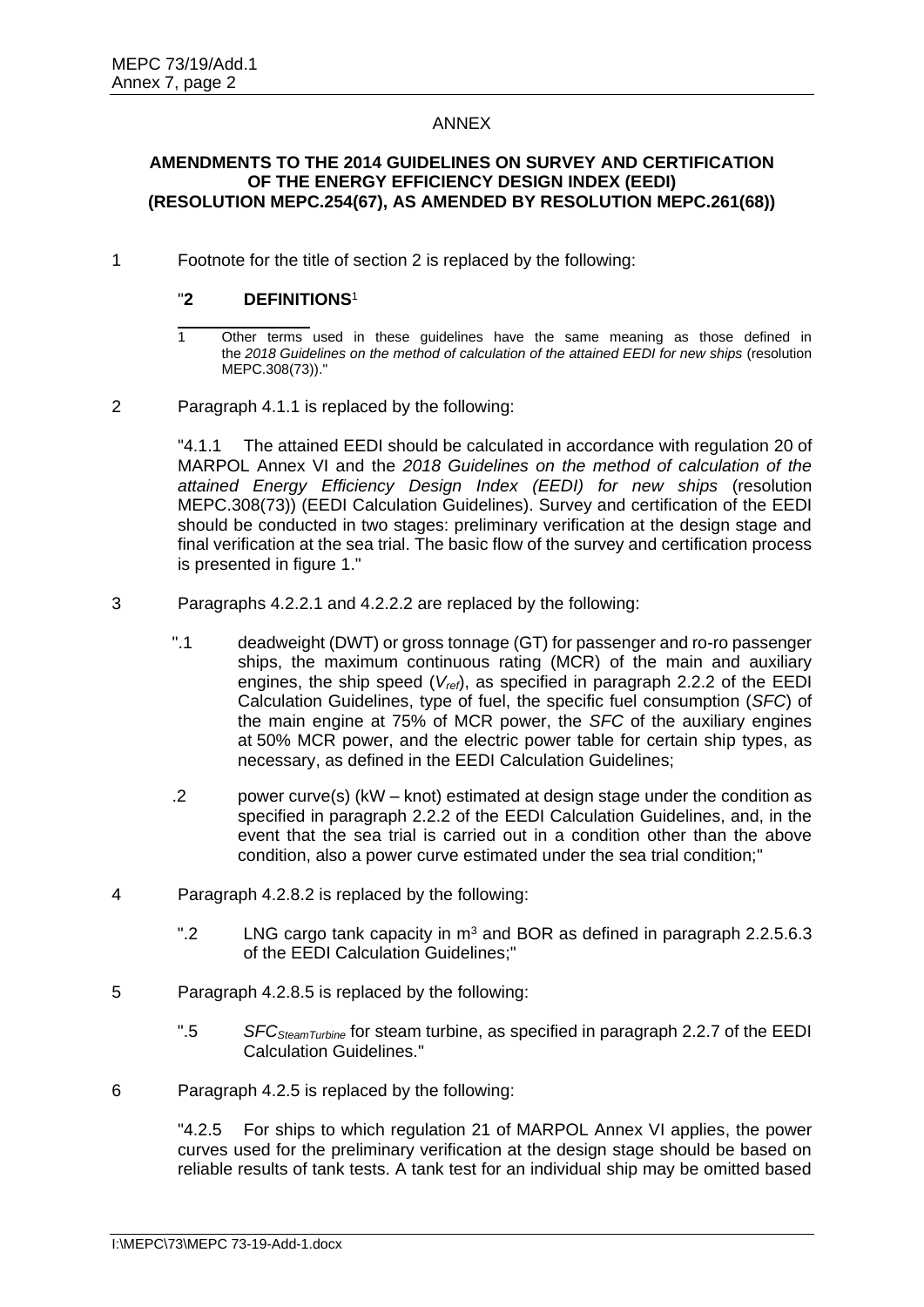on technical justifications such as availability of the results of tank tests for ships of the same type. In addition, the omission of tank tests is acceptable for a ship for which sea trials will be carried out under the condition as specified in paragraph 2.2.2 of the EEDI Calculation Guidelines, upon agreement of the shipowner and shipbuilder and with the approval of the verifier. To ensure the quality of tank tests, the ITTC quality system should be taken into account. Model tank tests should be witnessed by the verifier."

- 7 Paragraph 4.2.7.4 is replaced by the following:
	- ".4 detailed report on the method and results of the tank test; this should include at least the tank test results at sea trial condition and under the condition as specified in paragraph 2.2.2 of the EEDI Calculation Guidelines;"
- 8 Paragraph 4.3.1 is replaced by the following:

"4.3.1 Sea trial conditions should be set as the conditions specified in paragraph 2.2.2 of the EEDI Calculation Guidelines, if possible."

9 Paragraph 4.3.5 is replaced by the following:

"4.3.5 Sea conditions should be measured in accordance with ITTC Recommended Procedure 7.5-04-01-01.1 Speed and Power Trials 2017 or ISO 15016:2015."

10 Paragraph 4.3.6 is replaced by the following:

"4.3.6 Ship speed should be measured in accordance with ITTC Recommended Procedure 7.5-04-01-01.1 Speed and Power Trials 2017 or ISO 15016:2015, and at more than two points of which range includes the power of the main engine as specified in paragraph 2.2.5 of the EEDI Calculation Guidelines."

11 Paragraph 4.3.8 is replaced by the following:

"4.3.8 The submitter should develop power curves based on the measured ship speed and the measured output of the main engine at sea trial. For the development of the power curves, the submitter should calibrate the measured ship speed, if necessary, by taking into account the effects of wind, current, waves, shallow water, displacement, water temperature and water density in accordance with ITTC Recommended Procedure 7.5-04-01-01.1 Speed and Power Trials 2017 or ISO 15016:2015. Upon agreement with the shipowner, the submitter should submit a report on the speed trials including details of the power curve development to the verifier for verification."

- 12 Paragraphs 4.3.9.1 and 4.3.9.2 are replaced by the following:
	- ".1 for ships for which sea trial is conducted under the condition as specified in paragraph 2.2.2 of the EEDI Calculation Guidelines: the attained EEDI should be recalculated using the measured ship speed at sea trial at the power of the main engine as specified in paragraph 2.2.5 of the EEDI Calculation Guidelines; and
	- .2 for ships for which sea trial cannot be conducted under the condition as specified in paragraph 2.2.2 of the EEDI Calculation Guidelines: if the measured ship speed at the power of the main engine as specified in